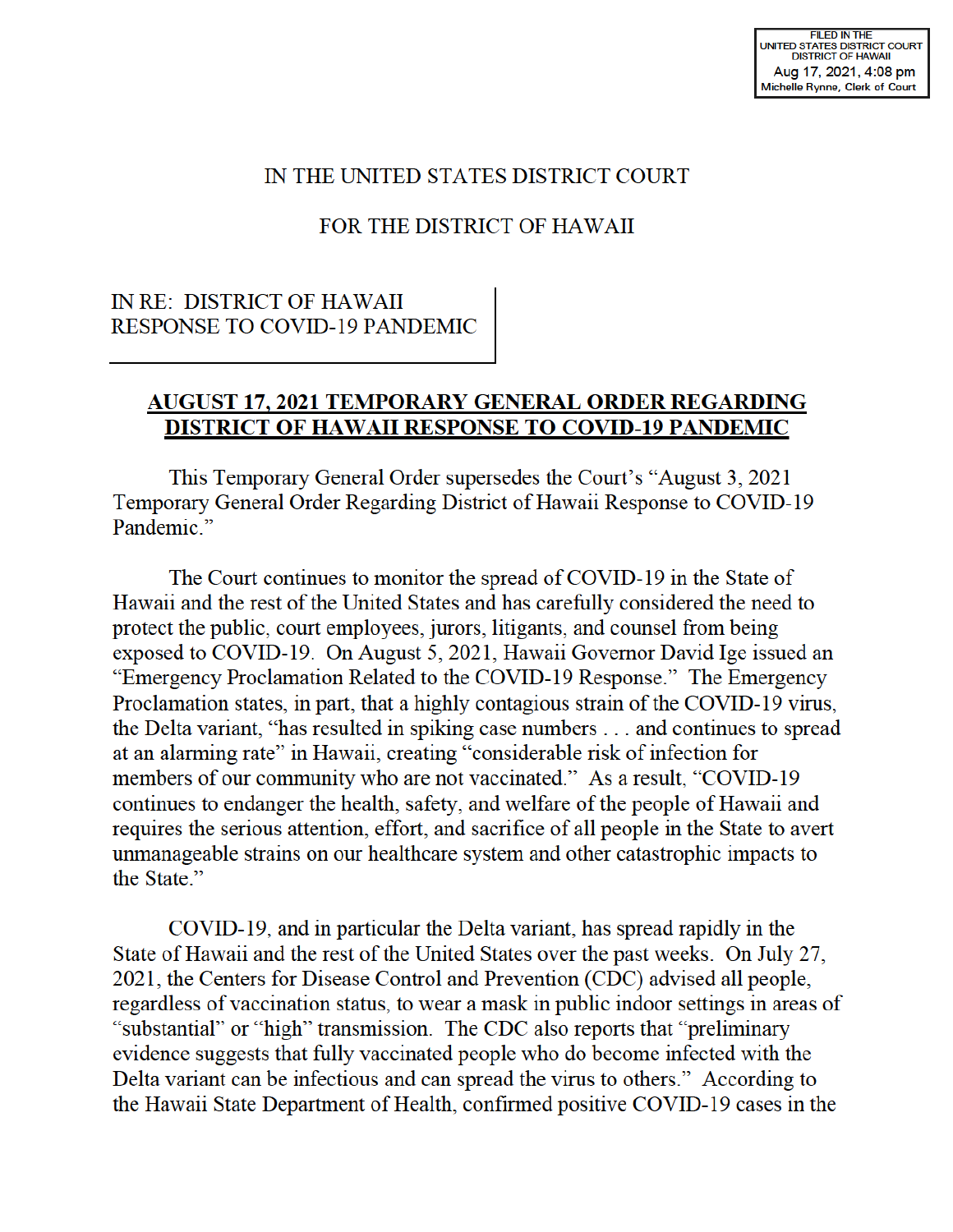State have increased 82% between August 1, 2021 and August 14, 2021, with a 7 day average of new cases totaling 651.7. And as of August 16, 2021, the CDC COVID-19 data tracker lists the City and County of Honolulu as an area of "high" transmission.

 Considering the ongoing threat that COVID-19 poses in the State of Hawaii, but also taking into account that a significant portion of the State of Hawaii's population has been fully vaccinated and the need for the court to continue its operations, with the agreement of all the judges of the United States District Court for the District of Hawaii, the Court orders as follows:

### **Mitigation Measures for the Courthouse:**

- The courthouse and the Clerk's Office will be open to the public Monday through Friday, 8:30 am to 4:00 pm, other than on holidays recognized by the Court.
- All persons entering the courthouse, including but not limited to litigants, attorneys, members of the public, media, vendors, and contractors, shall be required to wear a face mask (without valves) that fully covers the nose and mouth while in all public areas of the courthouse. Three exceptions to this rule are:
	- 1) children too young to wear a face mask;
	- 2) those who cannot wear a face mask due to medical necessity may wear a face shield in lieu of a face mask; and
	- 3) a presiding judge may permit specific individuals to forgo wearing a face mask or permit the wearing of a face shield in lieu of a face mask, in that judge's courtroom.
- Anyone seeking entry to the courthouse without a face mask will be provided a free face mask at the courthouse entry. Anyone refusing to wear a face mask (or face shield, if permitted) as required by this Order shall be denied entry, or removed from the courthouse, by the United States Marshals Service.
- Hand sanitizer stations will be made available throughout the courthouse, including immediately upon entry and by all elevators.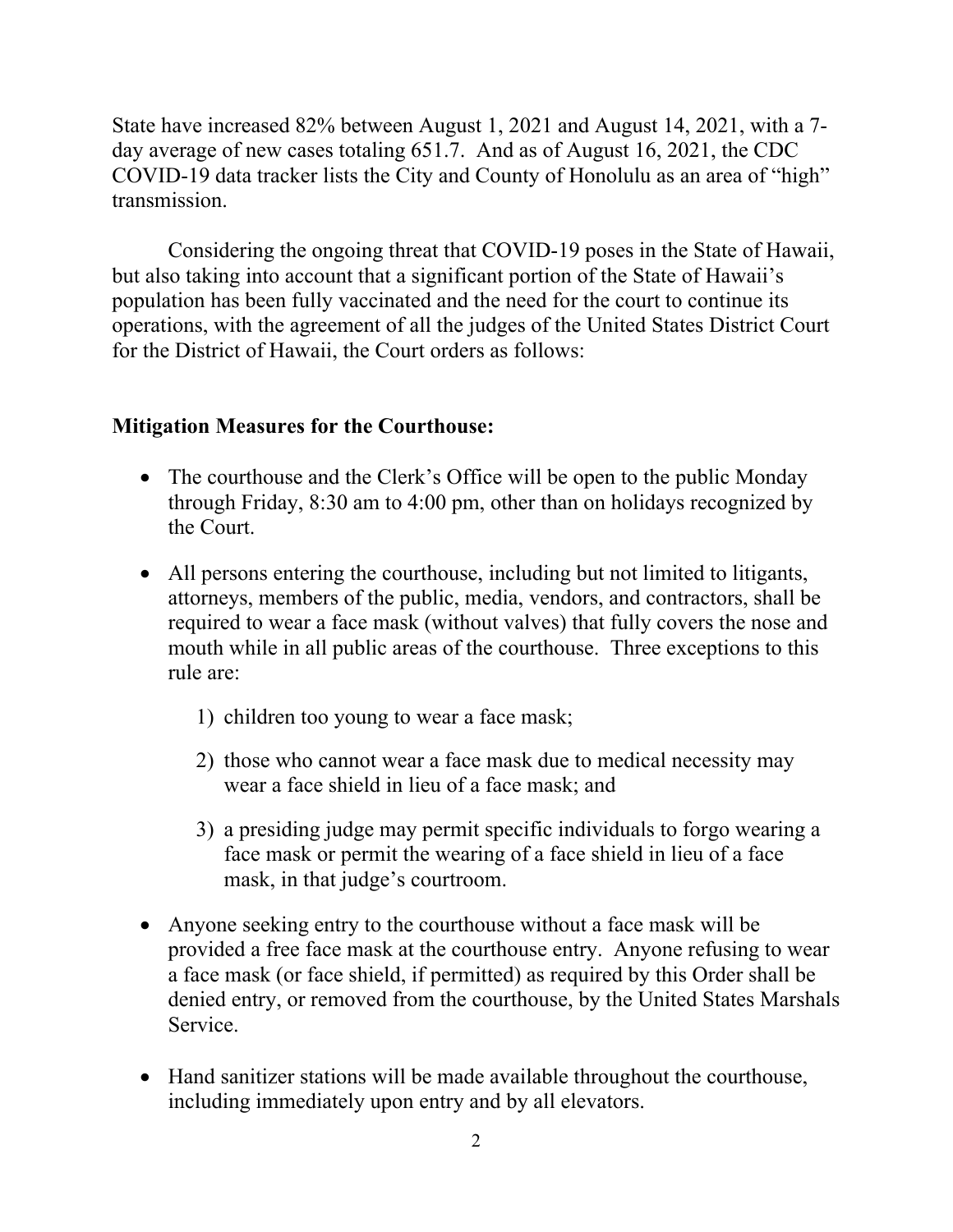- Everyone in public areas of the courthouse will be required to maintain social distancing of at least six feet, unless exempted by the Court or a presiding judge in that judge's courtroom. For instance, while at the entry pavilion or waiting for an elevator, all visitors are required to maintain at least a six-foot distance from the nearest person. The courtrooms will have chairs clearly designated for use that meet the six-foot distancing requirement.
- In order for presiding judges to make an informed decision as to whether to permit an individual to forgo wearing a face mask (or to wear a face shield in lieu of a face mask), individual judges must know whether that individual has been fully vaccinated. A person is fully vaccinated two weeks after the final dose of either a 2-dose or 1-dose vaccine regimen. Attorneys who previously submitted vaccination status to the court need not do so again. Attorneys or pro se attorneys who have not provided the court with vaccination status, but who wish to do so, may contact the Clerk's Office (by emailing hid clerks@hid.uscourts.gov or calling (808) 541-1890) to inquire as to the information that must be submitted to the court.
- Entry to the courthouse will be denied to anyone, regardless of vaccination status:
	- 1) who has tested positive for COVID-19, unless asymptomatic for 10 days after receiving the positive test result;
	- 2) who has been in close proximity (within 6 feet for a total of 15 minutes or more over a 24-hour period) to a person known to have COVID-19, unless 10 days have passed since the last contact with the positive individual or the person seeking entry to the courthouse has tested negative for COVID-19 and has been cleared to be in public by a physician;
	- 3) who is living in the same household with a person who has tested positive for COVID-19, unless 20 days have passed since the person tested positive;
	- 4) who has symptoms of a COVID-19 infection, including fever, chills, shortness of breath, unexplained coughing, and new loss of taste or smell; or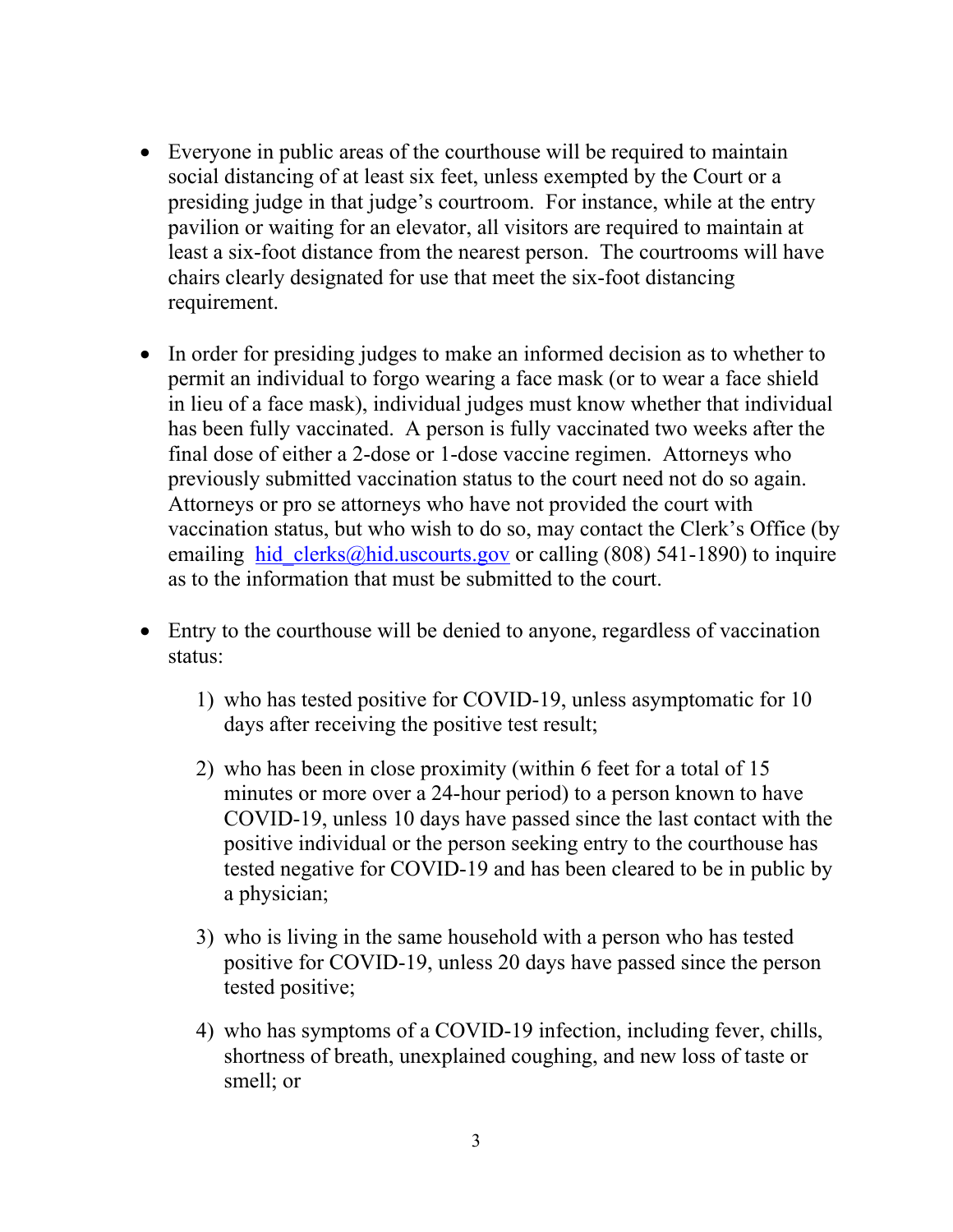- 5) who is required by the State of Hawaii to be in self-quarantine.
- Regardless of vaccination status, any non-courthouse employee planning to enter the courthouse who has been outside of the State of Hawaii during a previous 10-day period is required to provide the Court with written notification that the person intends to enter the courthouse. Notification must be provided as early as possible. This notification requirement includes attorneys (appearing for any purpose) and witnesses and applies regardless of any State of Hawaii quarantine exemption. Attorneys are responsible to provide notification on behalf of witnesses the attorney intends to bring into the courthouse. Notice must be sent to the orders email address for the presiding judge. *See* https://www.hid.uscourts.gov/contactJudges. If grand jury is being held,

notice regarding any grand jury appearances by an attorney or witness must be sent to Seabright orders  $\omega$  hid.uscourts.gov. Each presiding judge retains the discretion to prohibit entry to any person based on COVID-19 concerns.

## **Non-Jury Proceedings:**

- In order to minimize the risk of COVID-19 transmission, the Court will make efforts to minimize traffic in the courthouse. Each presiding judge will determine whether civil matters, including case management matters, settlement conferences, and hearings, will be taken off calendar pursuant to Local Rule 7.1, or conducted by telephone, Zoom, or in court.
- Each presiding judge will determine how to proceed with non-jury trials.
- At the discretion of the presiding judge, the Court will continue to conduct certain criminal proceedings by telephone or Zoom as permitted by the Court's most current CARES Act Order.
- Certain criminal proceedings that fall outside the Court's most recent CARES Act Order will be conducted in court, if possible.
- If a presiding judge elects to proceed with a hearing by telephone or Zoom, all hearings will be available to members of the public and the media, to the extent permitted and practicable. Specific information will be available on each case's individual docket on PACER, and further instructions can be found on the Court's website. Members of the public and media are strictly prohibited from recording or broadcasting any hearing (whether telephonic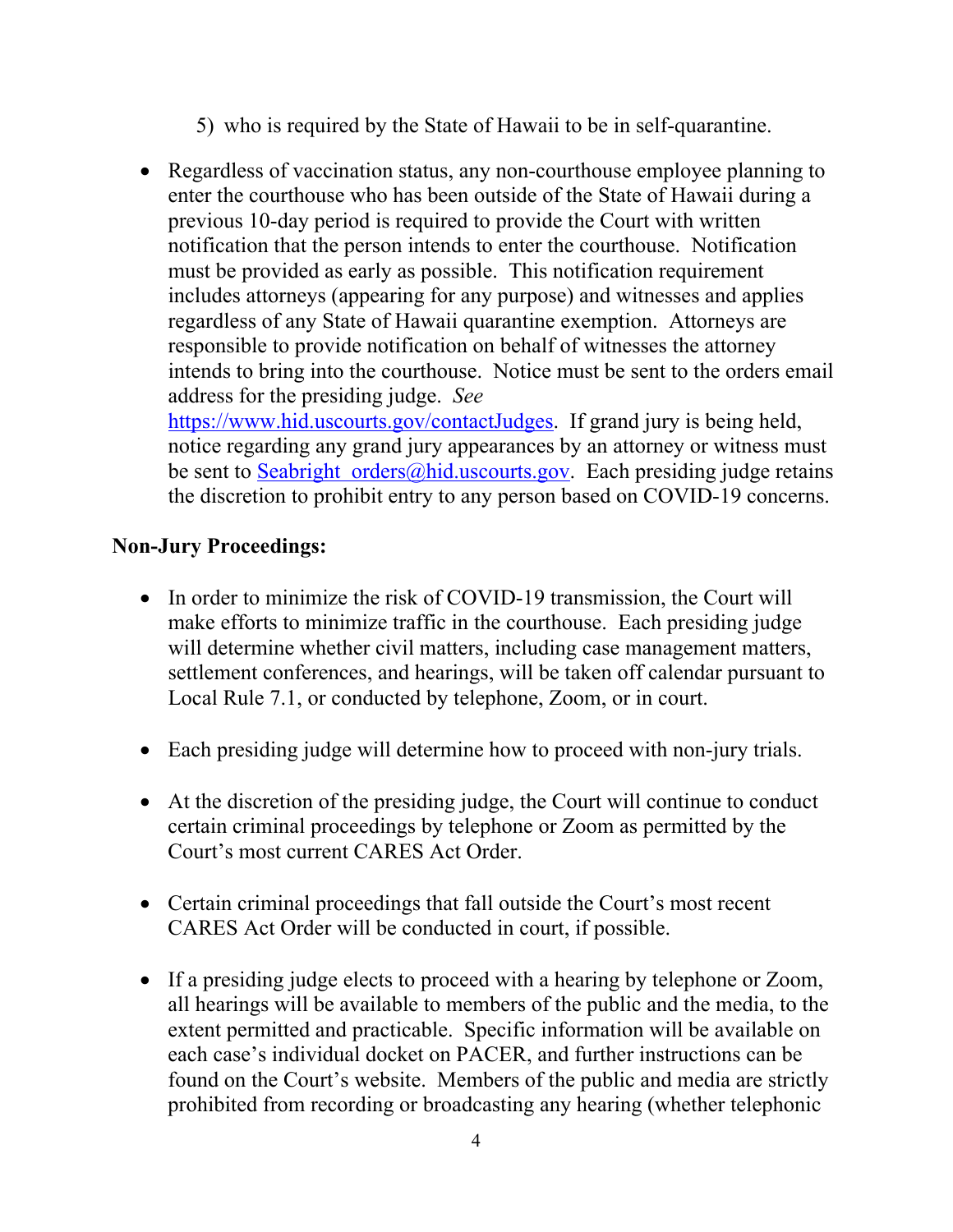or Zoom), in whole or in part, in any fashion. Failure to abide by this restriction may result in sanctions. Further information may be set forth on the Court's website, www.hid.uscourts.gov, and may change from time to time.

- For registered CM/ECF users, filings will be processed in civil and criminal cases via the CM/ECF electronic system, by mail, in person at the Clerk's Office, or through use of the Court's drop box located outside the courthouse. Sealed matters may be filed by email to the Clerk's Office at clerks orders@hid.uscourts.gov.
- Pro se litigants may file by mail, in person at the Clerk's Office, using the Court's drop box, or by email to the Clerk's Office at hid clerks@hid.uscourts.gov. File-stamped copies will be returned by United States mail or email. Anyone seeking assistance from the Clerk's Office should call (808) 541-1890. Additional procedures for filing court documents can be found on the Court's website at the COVID-19 information page at www.hid.uscourts.gov/covid.
- Parties must provide mandatory chambers copies as required by Local Rule 10.3. Mandatory chambers copies may be mailed as permitted by Local Rule 10.3(c)(2).

## **Jury Proceedings:**

- No civil or criminal jury trials will be held before October 4, 2021.
- The Court understands that the continuance of jury trials has and will continue to cause hardship for all parties. For criminal cases, individual presiding judges will hold trial setting status conferences as required. But before any status conference is held, parties are required to confer to determine if a stipulation can be entered to continue the trial date and toll time under the Speedy Trial Act, which may eliminate the need for a status conference. Each presiding judge will make appropriate findings and enter an order (whether as part of a stipulation or as a standalone order) tolling time under the Speedy Trial Act; that is, each presiding judge will make the individual findings required by the Speedy Trial Act.